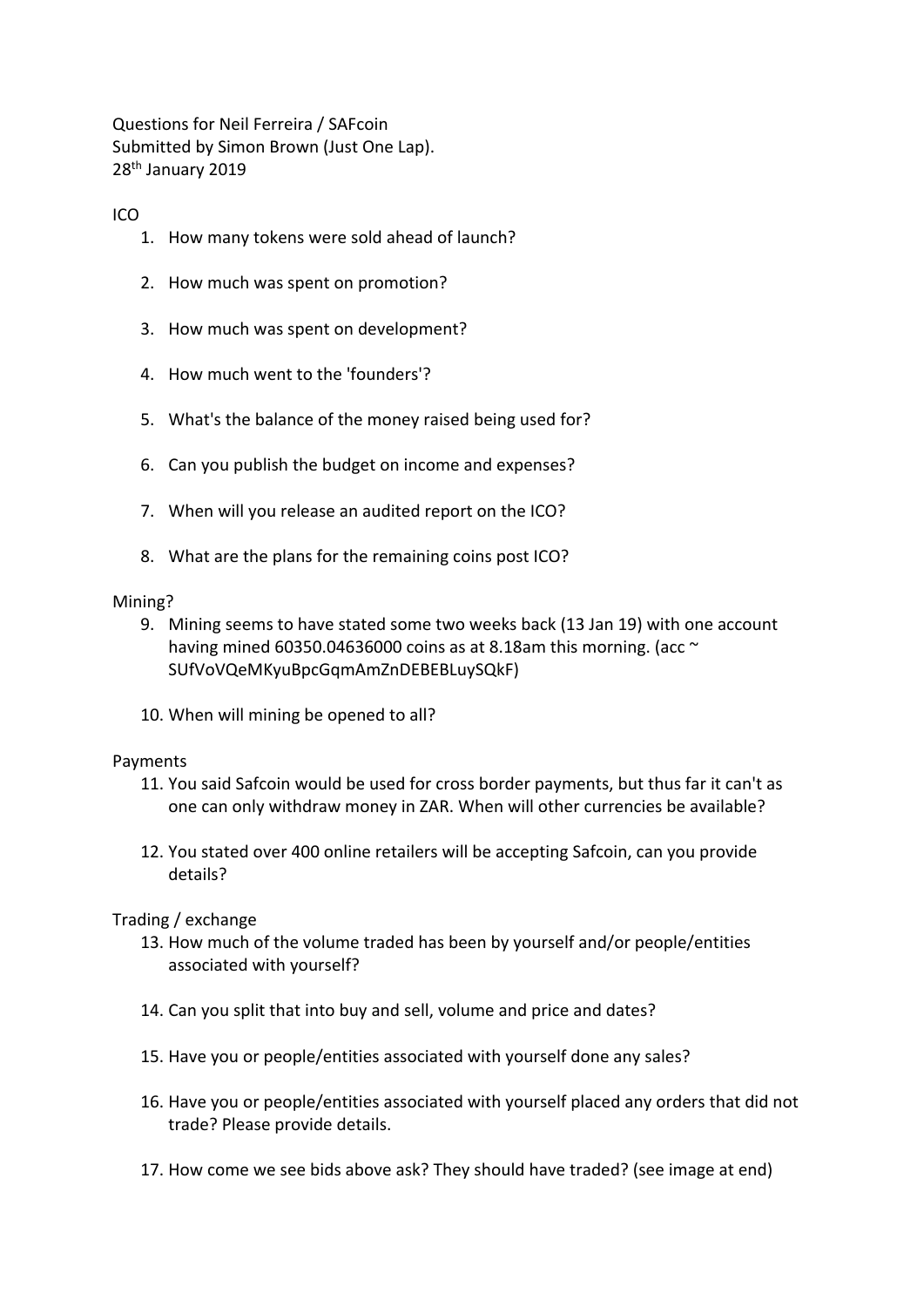- 18. How come we see trades at prices above best ask price? Currently best ask is 82 yet trades go through at between 90-95? (see image at end)
- 19. You mentioned it would be tradable on other exchanges, when will this happen and which exchanges?
- 20. Is your exchange registered with any legal authorities in South Africa?
- 21. Who ensures compliance of the exchange?
- 22. Who is doing over sight of the exchange?

#### Support

- 23. You promised service centers around the county, yet it seems there is only one in George? When and where will new ones be opening?
- 24. Why has my account be disabled? I have emailed support but as yet no response. (see image at end)

Images as referenced above

| Amount                    | Volume                 | <b>BID</b>                | <b>ASK</b>        | Volume           | Amount                |
|---------------------------|------------------------|---------------------------|-------------------|------------------|-----------------------|
| 350,0000                  |                        | 4.0000 87.5000            | 82.0000           | 26.0000          | 2132.0000             |
| 173.4000 2.0000 86.7000   |                        |                           | 82.7000           | 40.0000          | 3308.0000             |
| 960,0000 12,0000 80,0000  |                        |                           |                   | 83 0000 198.0000 | 16434.0000            |
| 1580,0000 20,0000 79,0000 |                        |                           | 84.0000           | 34.0000          | 2856.0000             |
|                           | 27.9864 0.3588 78.0000 |                           |                   | 85 0000 60.0000  | 5100.0000             |
| <b>BID</b><br>87.5000     |                        |                           | 92.3298           |                  | <b>ASK</b><br>82.0000 |
|                           |                        | <b>Ask Price</b><br>85.69 | Depth<br>374.0000 |                  |                       |
|                           |                        |                           |                   |                  |                       |